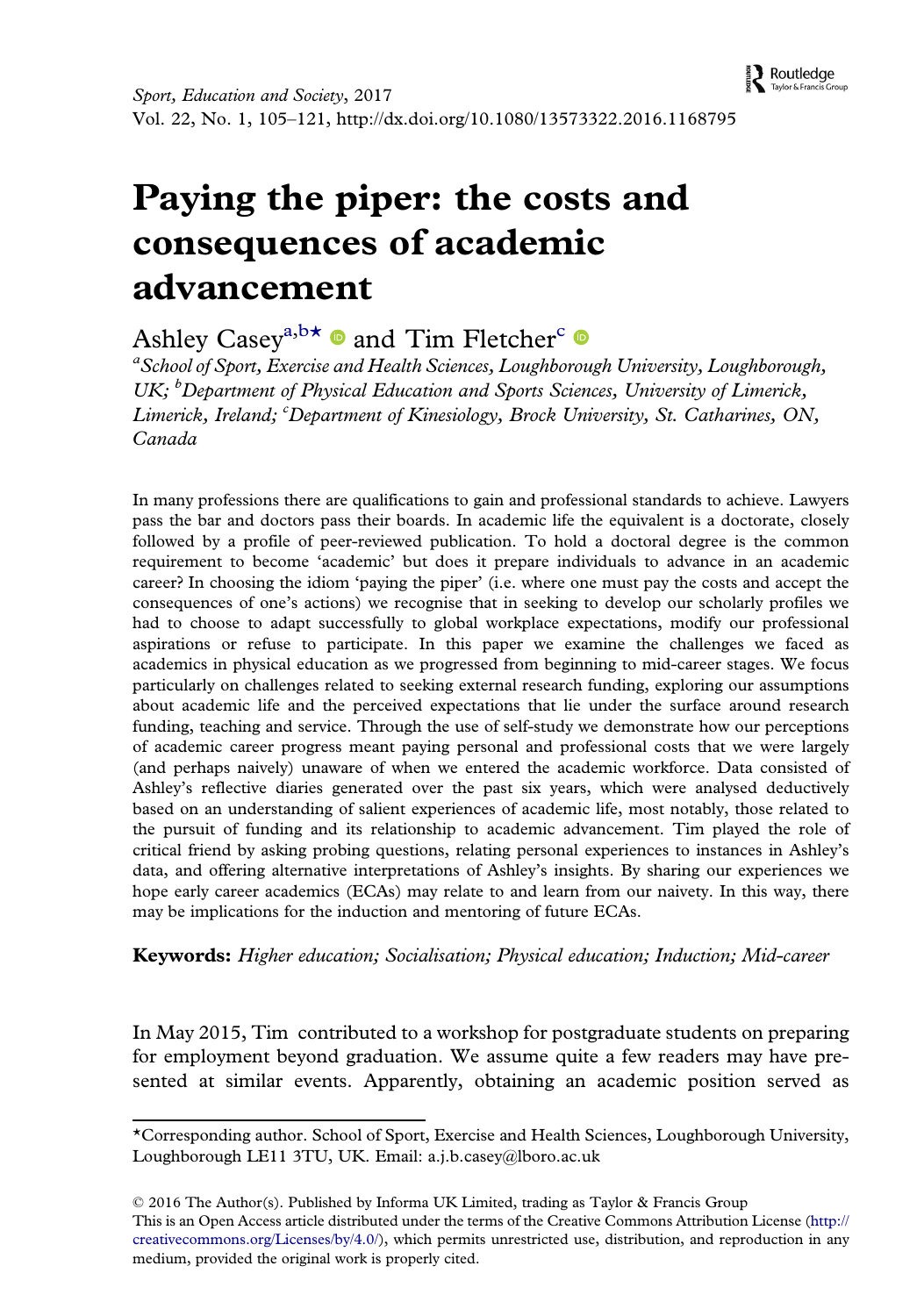<span id="page-1-0"></span>evidence Tim had successfully 'begun' his academic career. At that workshop he shared strategies about the job search and suggested some key experiences and achievements that helped him in becoming employed at the university. Much of the information was framed by assumptions of what is currently valued and expected of an academic worker by universities as outlined by those who govern the institutions. That is to say, very little of what he shared was encouraging resistance to academic institutions or forging one's own path as a scholar-teacher.

Using this anecdote as an illustrative example, Tim's socialisation could be described as conservative and custodial: his employment (to date) had come as a result of following—and certainly not questioning—the norms and expectations of university workers in the current neoliberal climate that pervades global higher education (Connell, [2013\)](#page-15-0). Such a climate encourages efficiency, independence and the production of knowledge that has financial and technological 'impact' for universities and societies (Morley, [2016\)](#page-16-0). For academic workers, Ball ([2012](#page-15-0)) suggests:

… Neoliberalism gets into our minds and our souls, into the ways in which we think about what we do, and into our social relations with others. It is about how we relate to our students and our colleagues and our participation in new courses and forms of pedagogy and our 'knowledge production', but it is also about our flexibility, malleability, innovation and productivity in relation to these things. (p. 18)

Our purpose in this paper is to reveal the tensions and uncertainties in our socialising experiences as early career academics (ECAs) who are now navigating a transition to 'mid-career' (for which there is no clear boundary marking the entry or exit point) in the current neoliberal climate of globalised higher education. We use a version of the idiom 'paying the piper'—where one must pay the costs and accept the consequences of one's actions—as an underlying metaphor to help think about our socialisation. According to Atkins [\(2003\)](#page-15-0) and Helterbran ([2008](#page-15-0)) there are two versions of the idiom. One version (the earlier) refers to using wealth to pay for privilege, as in 'those who pay the piper can call the tune'. However, the version we use is considered to be the later version that is in more common use today and acknowledges that there are consequences for actions (e.g. 'I've put off going to the dentist long enough, now it is time to pay the piper').

By suggesting we are 'paying the piper', we seek to expose some of the changes we wrought in how we viewed and approached academic work and the consequences of those changes. By doing so—and like Tannehill ([2016](#page-16-0))—we articulate what we have learned about becoming academics with the hope this resonates with readers so they may similarly learn. In particular, we present our lived experiences as evidence of ways in which current systems in higher education are arguably in need of change for the benefits of academic workers and the disciplines in which they work. As such, the results of this study are offered as a potentially influential contribution to critical debates about the current climate of higher education governance, policy and practice, particularly in physical education. The question guiding our research is: In the current neoliberal climate of higher education, what socialising experiences (i.e. professional beliefs and expectations, and personal actions) have shaped our transition from early to mid-career academics?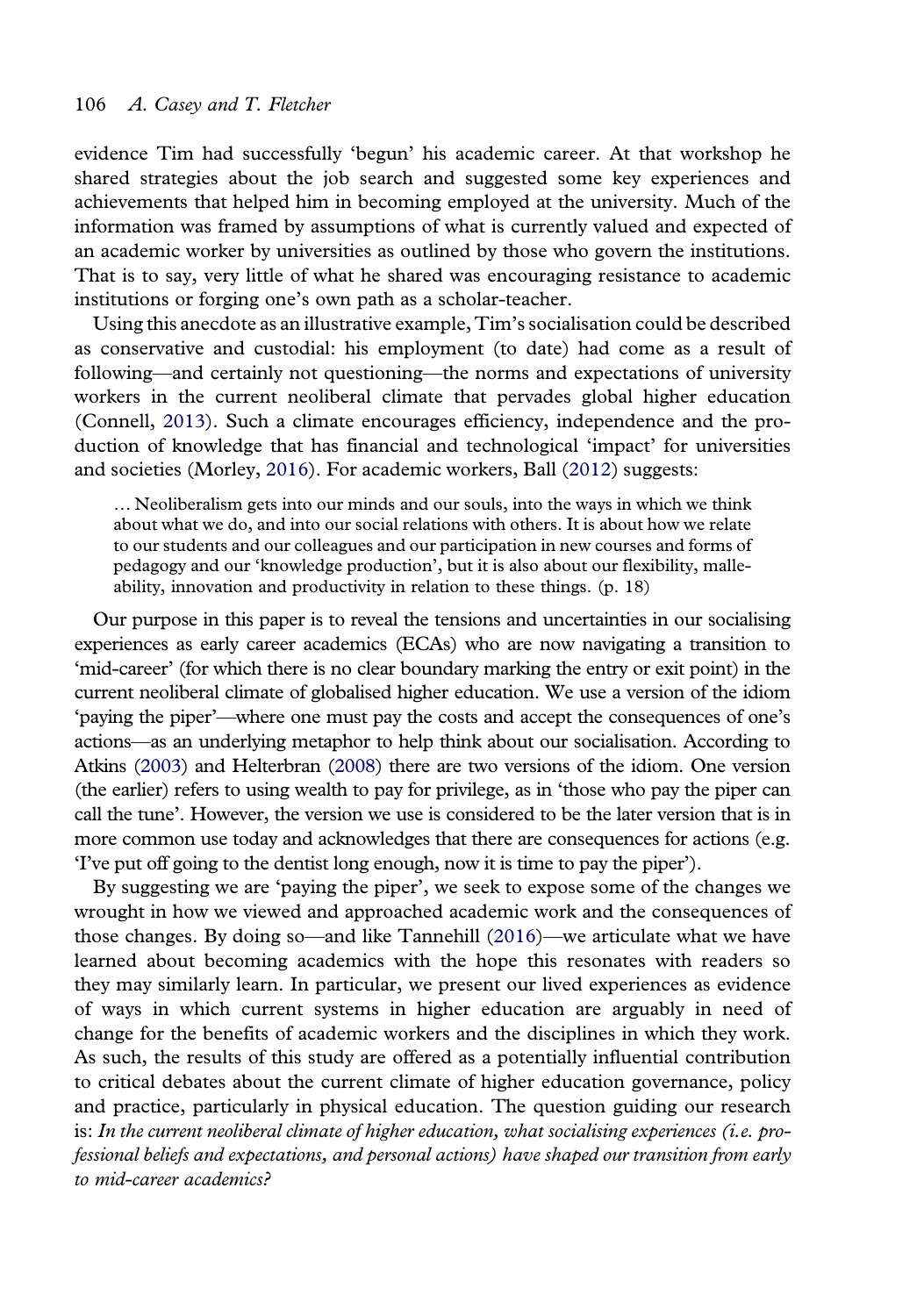## <span id="page-2-0"></span>Occupational socialisation in higher education

Occupational socialisation is defined as the processes through which individuals learn values, attitudes, norms, knowledge and behaviours that allow them to be accepted into an organisational culture (Austin, [2002](#page-15-0); Gardner & Blackstone, [2013;](#page-15-0) Tierney, [1997;](#page-16-0) Tierney & Rhoads, [1993\)](#page-16-0). In turn, the socialising experiences of an individual serve to shape their own beliefs, values and behaviours about and towards their work. According to Gardner and Blackstone ([2013](#page-15-0)), socialisation in academia occurs through both implicit and explicit actions.

In considering an individual's socialisation as they move from doctoral study to postdoctoral employment McAlpine [\(2016\)](#page-16-0) argued that PhD graduates experience a key shift as they seek to construct an appropriate 'identity-trajectory' (p. 50). Such an identity-trajectory seeks to integrate 'a unique intellectual profile within and recognised by a growing network of local and international colleagues'. This type of network acknowledges that an individual academic's identity-trajectory is not just bound by his or her academic institution but is also bound by the academic network globally. Put differently, the workplace of the academic is 'glocal'; that is, defined by both local and global considerations.

Much of the literature on academic socialisation has focused on the intense socialisation of ECAs as they begin working life in a university (Tierney & Perkins, [2015](#page-16-0)). Part of the intensity, particularly in the North American context, comes from being on the 'tenure track', when ECAs are building their profile and demonstrating their professional value to their academic workplace so as to gain tenure (Tierney, [1997\)](#page-16-0). Acker and Armenti ([2004](#page-14-0)), and Acker, Webber, and Smyth [\(2012\)](#page-14-0) described this period as particularly stressful, draining and demanding for ECAs. As one participant in Acker and Armenti's [\(2004](#page-14-0)) study stated: 'I had such anxiety about tenure, I was so afraid. It was a visceral, palpable fear inside me' (p. 12). These fears were driven by a perception of being closely scrutinised, monitored and assessed for one's worth. Similar anxiety is generated through processes such as probation, or the award of temporary adjunct contracts (Kosnik & Beck, [2008\)](#page-16-0).

On the path to tenure and/or promotion, new recruits begin to establish firmer beliefs about what they need to do in their roles. Importantly, such beliefs tend to reflect those held by their departmental (local) and disciplinary ('glocal') colleagues, even when those group beliefs stand in contrast to one's own (Tierney & Rhoads, [1993\)](#page-16-0). New recruits are likely to pave a path close to departmental and/or disciplinary norms because their socialisation is deemed to have been 'successful' if they meet the pre-established benchmark (s) for success (Tierney, [1997\)](#page-16-0). In such 'glocal' settings, the challenge with across-theboard benchmarks is that they fail to acknowledge that no one recruit is the same; a point of increasing importance when 'the avenues for entry to the PhD have expanded and there is now a larger, more diverse population of doctoral students' (Craswell, [2007](#page-15-0), p. 384). A 'striking feature of the employability discourse' in doctoral training and academic socialisation, Craswell [\(2007](#page-15-0)) argued, 'is the absence of employer responsibility' (p. 383). She suggested much of the training received by doctoral students, and we would argue ECAs, comes from supervisors and established colleagues and is often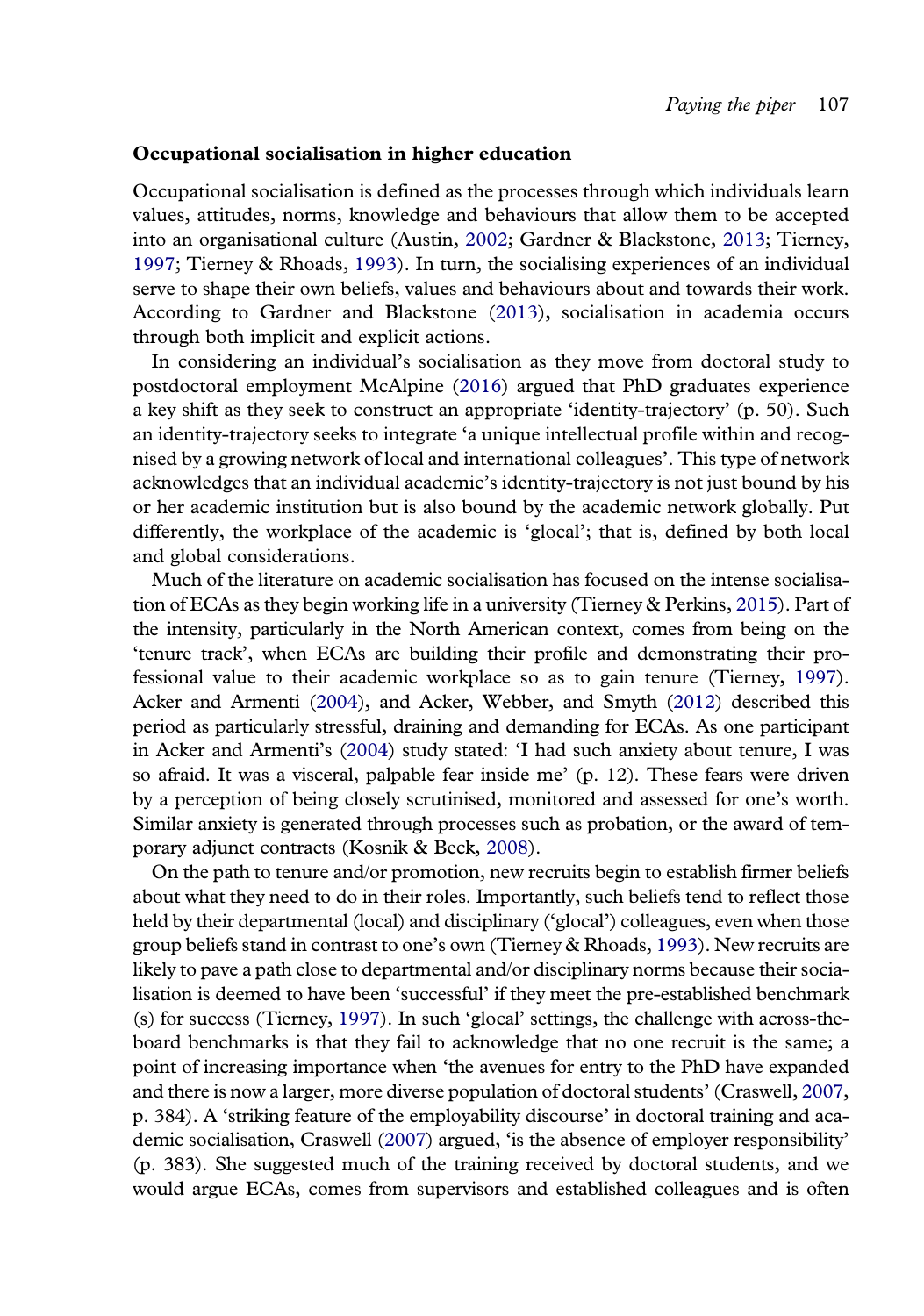<span id="page-3-0"></span>implicit (Craswell, [2007](#page-15-0)) rather than explicit. The question is, can implicit learning help ECAs be successful in continuing their journeys in the academy through their midcareer where they will face circumstances where their skills need to be adapted to new imperatives and demands? It is, after all, upon their abilities to adapt to institutional demands and values that an ECA's worth will be judged beyond their induction and through the tenure/promotion process.

Lawson [\(1991\)](#page-16-0), who was an early supporter of conducting research on occupational socialisation in physical education in higher education, believed such work would generate deeper insights into how academics' work developed the profession. Since Lawson's [\(1991](#page-16-0)) foundational work there has been relatively little response to his call for this type of research. Tellingly, McEvoy, MacPhail, and Heikinaro-Johanssen's ([2015](#page-16-0)) recent review of the literature on physical education teacher educators included only 15 articles that focused on socialisation in the past 25 years. Of these, most were concerned with the nature and extent of preparation to become teacher educators, either in postgraduate programmes or in the early moments of their academic careers (cf. Casey & Fletcher, [2012](#page-15-0); Dodds, [2005;](#page-15-0) Fletcher & Casey, [2014](#page-15-0); Lee & Curtner-Smith, [2011](#page-16-0); Parker, Sutherland, Sinclair, & Ward, [2011](#page-16-0); Williamson, [1993](#page-16-0)) with few exploring experiences beyond induction.

## Socialisation beyond induction in higher education

Baldwin, DeZure, Shaw, and Moretto ([2008](#page-15-0)) suggested little had been done in terms of researching the experiences of mid-career academics (MCAs) across all university disciplines (including physical education); a point echoed byMcAlpine ([2016\)](#page-16-0) with regards to the postdoctoral period. Of the small body of research that has considered the socialisation of physical education academics beyond induction, most are represented as retrospective accounts of notable scholars in the field. The general purpose of these papers has been to describe how the authors got to where they are and what they learned in the process. For example, Cutforth [\(2013](#page-15-0)), Kirk ([2014\)](#page-15-0), Lawson ([2009](#page-16-0)), and Tannehill [\(2016\)](#page-16-0) described their respective experiences as they moved from beginning to established physical education academics. The focus of Kirk's [\(2014](#page-15-0)) paper was on how he managed his varied role as an academic worker in the corporatised, neoliberal contexts of higher education over 30 years. In the other papers, each author focused on a particular aspect of their academic work. Lawson [\(2009\)](#page-16-0) provided a reflective account of the progress of his career as a researcher to show how his socialisation was influenced by sociocultural forces; most notably the existing paradigms in physical education research. Tannehill [\(2016\)](#page-16-0) addressed her career-long experiences of becoming a teacher educator. She described and shared her ongoing experiences of learning to teach teachers using social learning theory and, by doing so, aimed to help others (particularly beginning teacher educators) learn from those experiences. Cutforth ([2013](#page-15-0)) articulated his experiences as a community-engaged scholar who worked closely with individuals and organisations in local communities.

While the analyses of these retrospective, reflective papers provide important insights into the lives of established physical education teacher educators across their respective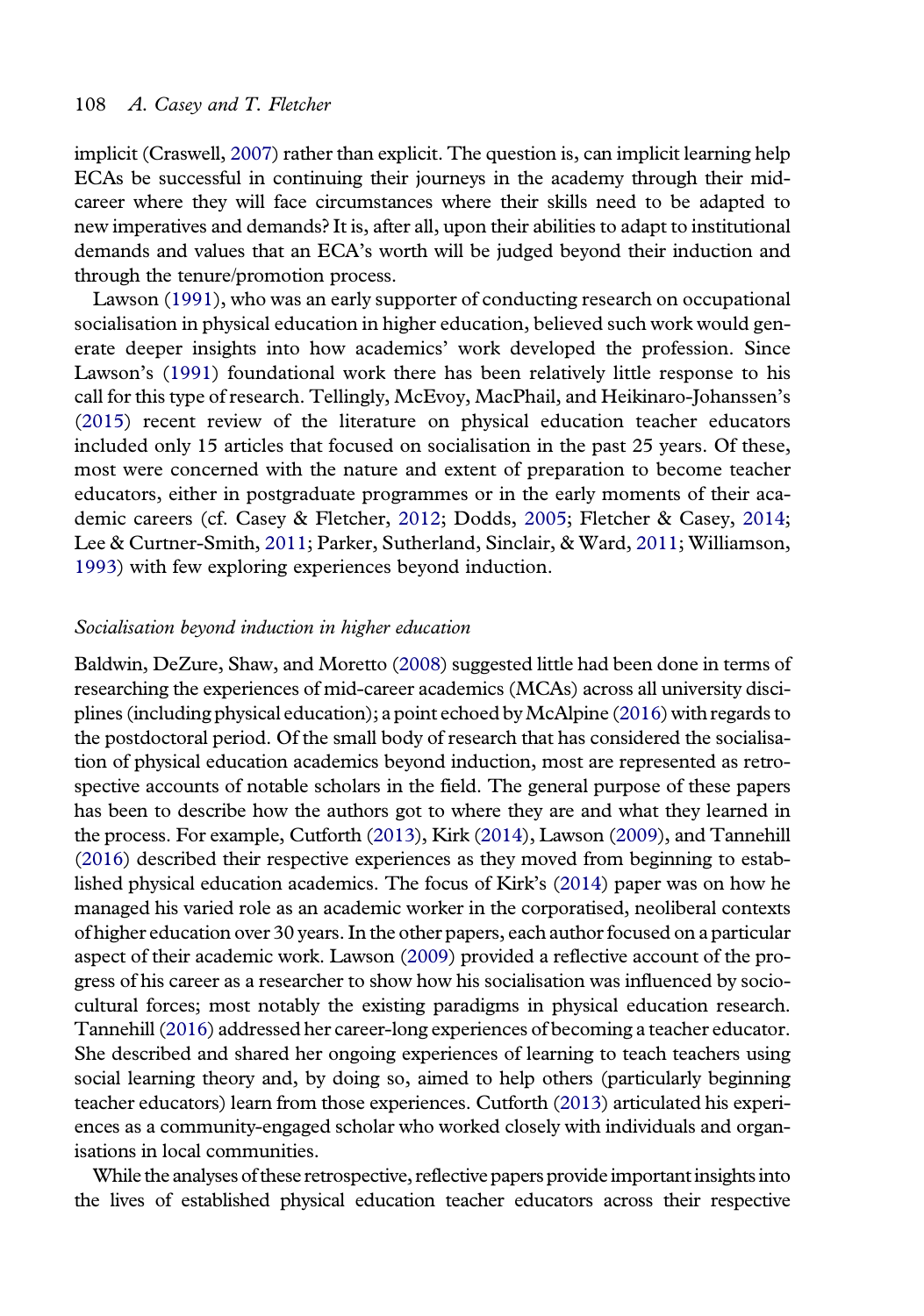<span id="page-4-0"></span>professional careers, we are still missing the voices of those who might be making the transition to MCA or who might be considered actively in their mid-career.<sup>1</sup> Amongst this group would be those physical education academics who have negotiated the intensity of their early socialisation but who are now experiencing different stages of socialisation. Importantly, we lack descriptions and interpretations of socialisation as the academic experiences them. That most accounts of organisational socialisation—the last and longest of the socialisation stages (Lortie, [1975](#page-16-0))—have been provided by senior academics suggests a degree of risk in sharing the doubts, uncertainties, confusion or points of contention in the work of academics. In this paper we take on this risk by exploring our socialisation experiences as ECAs and examining them as we enter into, or embed them, in our midcareers. We admit the ways in which we have had to 'pay the piper' in seeking academic advancement, and examine the costs and consequences of these actions.

## Methodology and methods

Analysing and sharing the uniquely personal perspectives of our socialisation requires a similarly personal methodological approach that allows the articulation of feelings of vulnerability in an honest but rigorous way. For this reason, self-study of practice methodology guided our inquiry. Self-study is a form of practitioner research that focuses specifically on the self-enacting-practice (Hamilton & Pinnegar, [1998;](#page-15-0) Ovens & Fletcher, [2014](#page-16-0)). Although self-study researchers have an explicit focus on the self, 'the purpose of self-study [is] to move beyond the particularities of practice by making public the developed understandings (through conference presentations, research reports, journal manuscripts) in order to make them informative for others and available for critical debate' (Vanassche & Kelchtermans, [2015,](#page-16-0) p. 509).

According to Ovens and Fletcher ([2014\)](#page-16-0), self-study researchers share a common set of characteristics and dispositions that enable their work to be identified as self-study. First, they are members of a professional community of practitioners who share, research and evolve their own practice. Second, each takes an inquiry-oriented stance towards researching how she or he thinks, knows and acts in the contexts in which they practice. Third, by turning the focus of inquiry onto the self, the self-study researcher implicitly expresses a desire to be more, to improve, to better understand.

Although most self-study researchers identify themselves as members of the selfstudy of teacher education practice community, for the purposes of this research we wish to expand the boundaries of the self-study community. Specifically, we prefer to describe our particular approach as self-study of practice rather than self-study of teacher education practice. Both labels are specific to practice so the distinction rests upon the contexts in which the self-study is taking place. Because most self-study research has been conducted in teacher education settings, there has been an explicit focus on the practices of teacher educators with the aim of developing and articulating pedagogies of teacher education practice (Loughran, [2006](#page-16-0)). However, teaching practice is but one of the roles of an academic (Boyer, [1990](#page-15-0)).

In seeking to build knowledge of the practices of academics through self-study of practice, our research design was guided by LaBoskey's [\(2004\)](#page-16-0) five criteria: (i) it is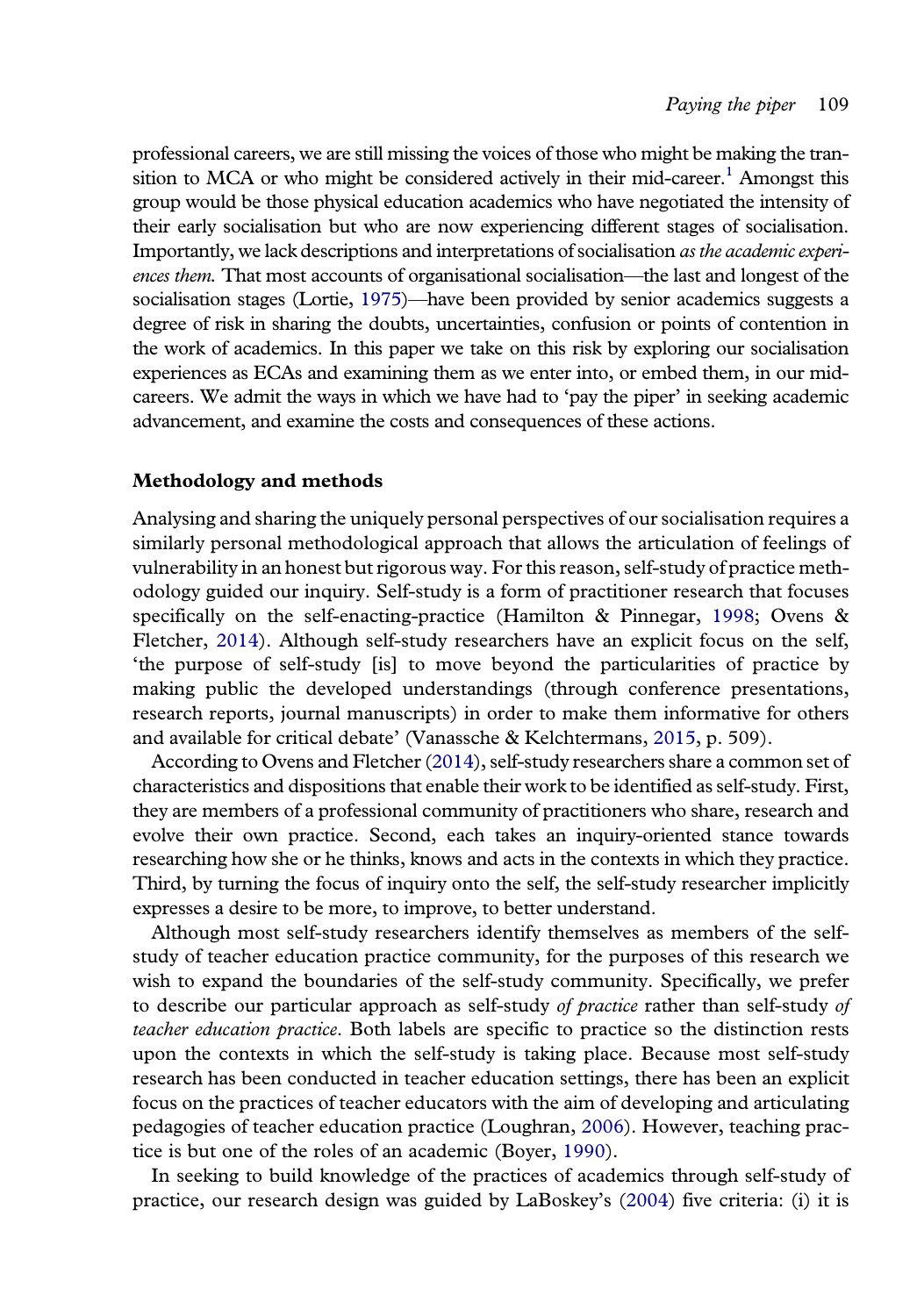<span id="page-5-0"></span>self-oriented and -initiated, (ii) it is improvement-aimed, (iii) it is interactive at some stage of the process, (iv) it uses primarily qualitative data gathering methods, and (v) it relies on readers to determine and validate the findings based on trustworthiness.

#### Settings and participants

Ashley lives and works in the United Kingdom and 'became' an academic either in September 2009 when he joined the staff at the University of Bedfordshire as a Senior Lecturer or in January 2010 when he received his PhD—deciding when he became an academic depends on the reader's judgment of whether or not one can be identified as an academic without a PhD. In March 2014 he joined Loughborough University as a Lecturer in Pedagogy and he has recently taken on the role of Senior Lecturer. Tim lives and works in Canada. He formally entered academic work in August 2011, at which time he started a position as Assistant Professor (equivalent to lecturer in most contexts outside of North America) at Memorial University of Newfoundland. In August 2013, he took a position as Assistant Professor at Brock University, where he has worked since.

## Data sources and analysis

Data consisted of the open-ended reflective diary Ashley has been writing daily since 5 September 2009: his first formal day working in a university. This reflective diary, which at the time of analysis contained more than six years (2190 days) of daily reflections, offered a space in which to generate a narrative of his diverse experiences working in the university environment. Elsewhere (Casey & Fletcher, [2012;](#page-15-0) Fletcher & Casey, [2014](#page-15-0)), we have described how our respective reflective diaries serve as an archive or 'literature of place' (Kelly, [2005](#page-15-0)). Ham and Kane ([2004\)](#page-15-0) suggest that reflective diaries and other forms of self-generated data act 'as an ongoing stimulus to even more data' (p. 114). That is, re-reading previously written reflections at different times and in different contexts to when and where they were originally generated can offer new perspectives to shape future reflective writing.

Self-study of practice requires researchers to have a general question or research problem guiding the inquiry and with this in mind, many of Ashley's diaries have been written with the intent of helping him improve his understanding of the ways in which the contextual elements of his work shape his practice. Some of his diary entries have focused on his teaching, research and service requirements, respectively. Although Tim also keeps a consistent habit of reflective diary writing we did not use these for this paper (although we have used them previously) because his reflections focus only on his teaching practice and do not consider other aspects of his academic practice or experience in a broad sense (such as research and service requirements).

To avoid self-study of practice researchers being overly solipsistic in their inquiries, interactivity is a crucial element to establish rigour in their research (Vanassche  $\&$ Kelchtermans, [2015](#page-16-0)). Tim's role in this study was that of critical friend to Ashley;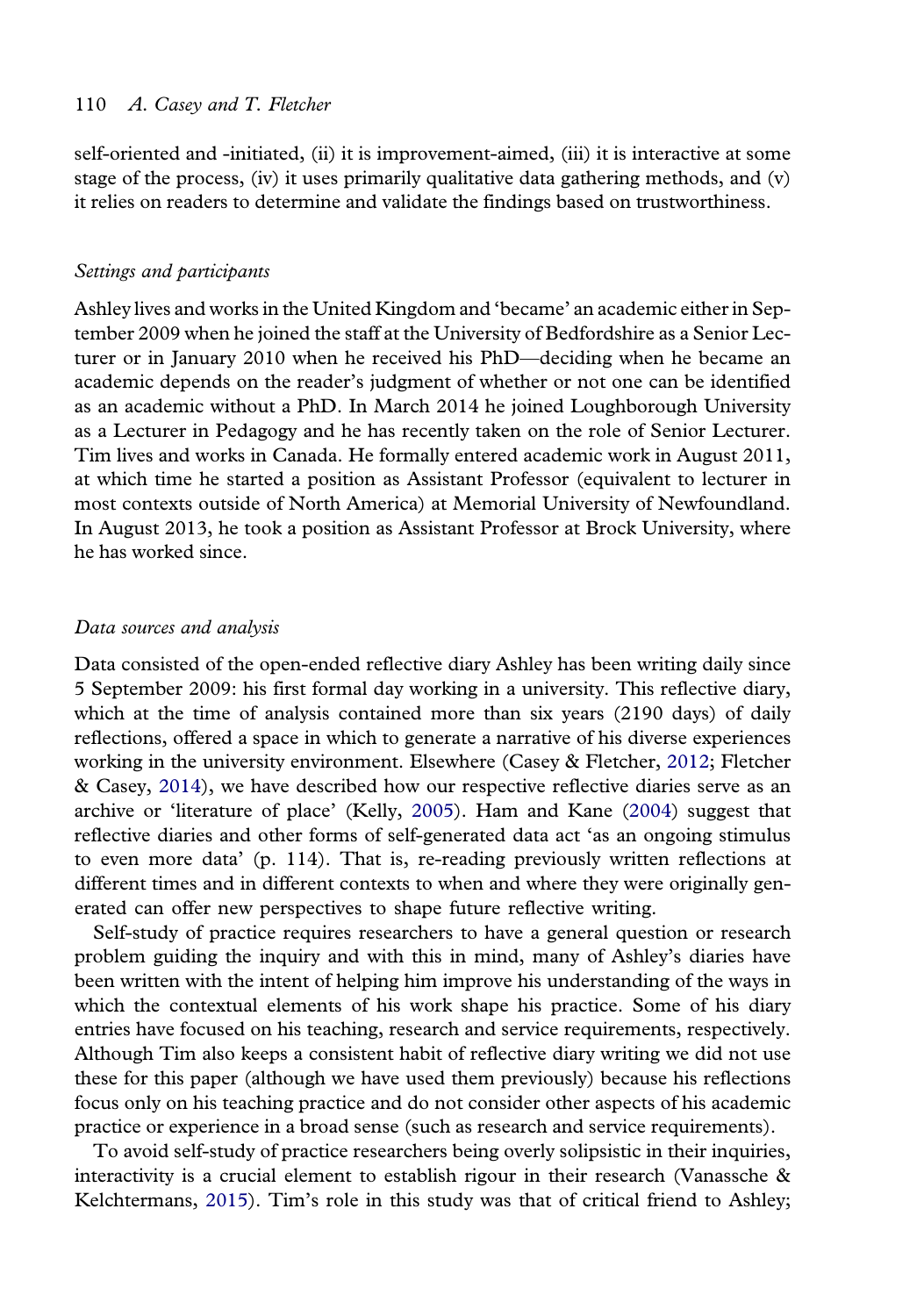<span id="page-6-0"></span>someone who could ask provocative questions, contribute and examine data from another lens and offer a critique of a colleague's work (Costa & Kallick, [1993\)](#page-15-0). Critical friendship enables the challenging of assumptions, confrontation of realities and identification of new ways of thinking about practice in its various forms (Baskerville & Goldblatt, [2009](#page-15-0)). Tim's role as critical friend was important given our perceived challenges of articulating our struggles as academic workers honestly to a third party, particularly when that third party may be one of the departmental or disciplinary gatekeepers discussed earlier. Because we had conducted collaborative self-study research in the past, we both felt comfortable expressing our respective vulnerabilities, fears and doubts with each other, which we believe adds to the trustworthiness of our claims.

There were six main steps in the analysis. First, all diary entries between 5 September 2009 and 25 March 2015 (2029 days inclusive) were transcribed verbatim into Microsoft Word from Ashleys handwritten entries and then uploaded into the NVivo Software programme. Second, given the sheer volume of data (522,908 words across the 2029 days) and the need for self-study researchers to have a general question or research problem guiding the inquiry (LaBoskey, [2004\)](#page-16-0) an  $\alpha$  posteriori approach informed the analysis.

Securing research funding before seeking tenure/promotion was significant in our lived socialising experiences as ECAs, which informed our a posteriori analytic approach. Consequently, in the third step we used the 'word frequency' function in NVivo to produce a list of the 1000 most frequently used words in the diaries. This list was then substantially reduced through our *a posteriori* analysis and word frequency was determined for words relating to our lived experiences (see [Table 1\)](#page-7-0). The combined total of 2273 occurrences of the terms in [Table 1](#page-7-0), however, meant that further refinement was needed. Therefore, a 'paired word' search using NVivo's text search function was undertaken as the fourth step. In this search, combinations of words (e.g. funding and application or grant and proposal—see [Table 2\)](#page-7-0) were used to refine and focus the scope of the search. This search revealed 62 occurrences of paired words relevant to this study.

Fifth, using the list generated in [Table 2](#page-7-0), Ashley identified and shared what he felt were the 30 most representative excerpts with Tim. Tim responded to each as a critical friend, asking questions, probing, sharing comparative examples from his own experiences (e.g. observing similarities and differences), and/or offering alternative interpretations of the excerpts. Last, we jointly identified examples that we both found meaningful, insightful or that highlighted an aspect of our socialisation as academics. In carrying out this step, we sought to identify and express tentative themes we felt would resonate with readers from the academic community, who might therefore be able to assess the trustworthiness of our claims and interpretations based on their own experiences (LaBoskey, [2004\)](#page-16-0).

Our initial analysis revealed two themes: (i) doing unfunded research and (ii) shifting from doing research we felt valuable and interesting to doing research we thought might be fundable. However, in the process of writing this manuscript we came to see how both themes could be collapsed into one: the costs and consequences of seeking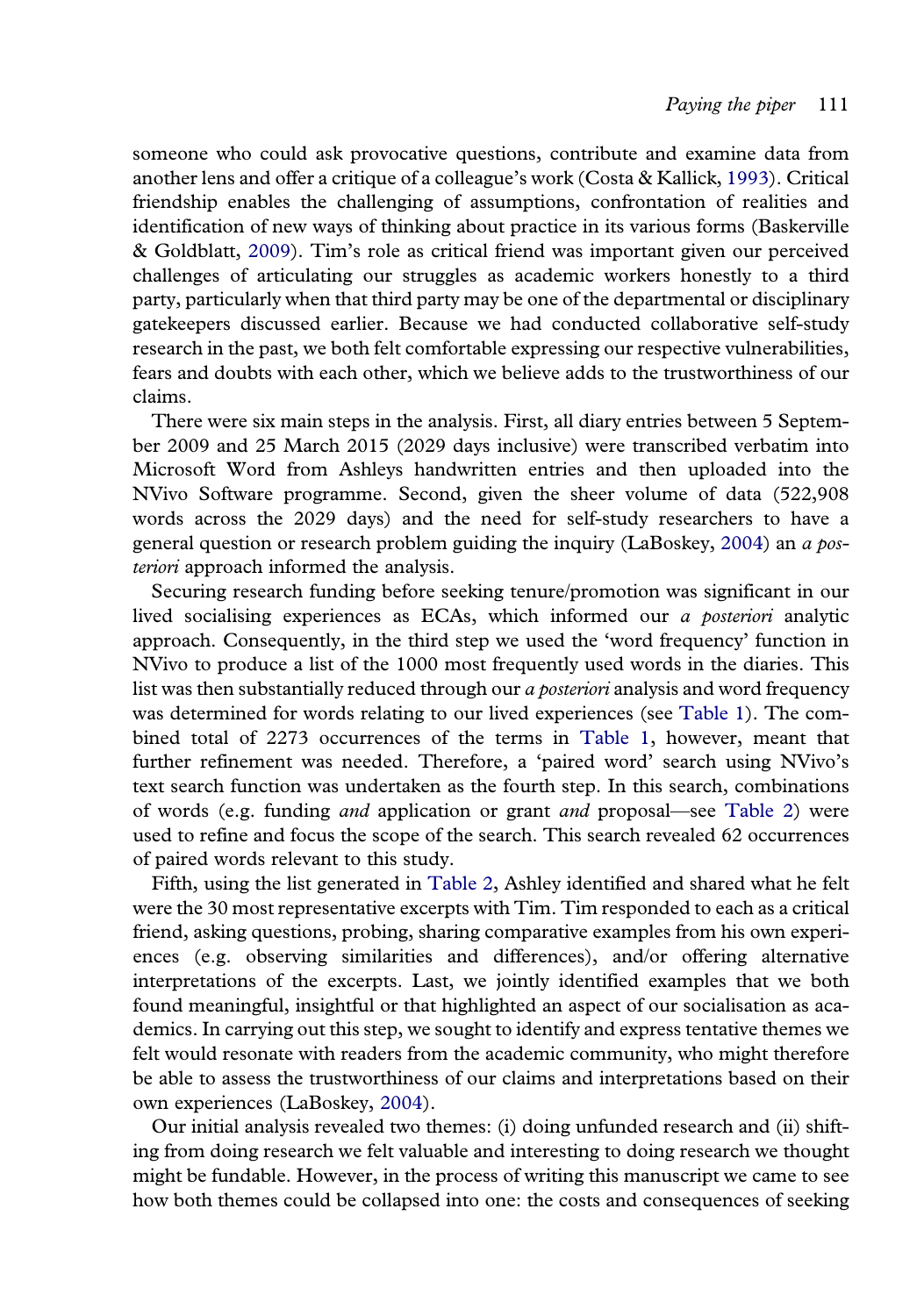<span id="page-7-0"></span>

| Single word   | Frequency |
|---------------|-----------|
| Application   | 135       |
| Applications  | 41        |
| Deadline      | 45        |
| Expectations  | 78        |
| Frustrating   | 85        |
| Funding       | 138       |
| Grant         | 199       |
| Grants        | 72        |
| Money         | 99        |
| Opportunities | 156       |
| Priorities    | 46        |
| Priority      | 47        |
| Promotion     | 67        |
| Proposal      | 62        |
| Recognition   | 38        |
| Reputation    | 49        |
| Research      | 875       |
| Socialisation | 41        |
| Total         | 2273      |
|               |           |

Table 1. Single word frequency results

academic advancement by conducting funded research (which is encapsulated in the idiom 'Paying the piper'). In the results section that follows we discuss 'paying the piper' under two sub-themes: (i) Research agendas in a brave new world and (ii) Socialisation in 'glocal' higher education. This is done in an effort to demonstrate the shift we experienced in moving from ECA to MCA.

| Paired words          | Frequency      |
|-----------------------|----------------|
| Funding application   | 2              |
| Funding grant         |                |
| Funding opportunities | 1              |
| Funding proposal      | 3              |
| Grant application     | 12             |
| Grant funding         | 14             |
| Grant opportunities   | 0              |
| Grant proposal        | $\mathfrak{D}$ |
| Research application  | 1              |
| Research funding      | 17             |
| Research grant        | 9              |
| Research proposal     |                |
| Total                 | 62             |

Table 2. Paired word frequency results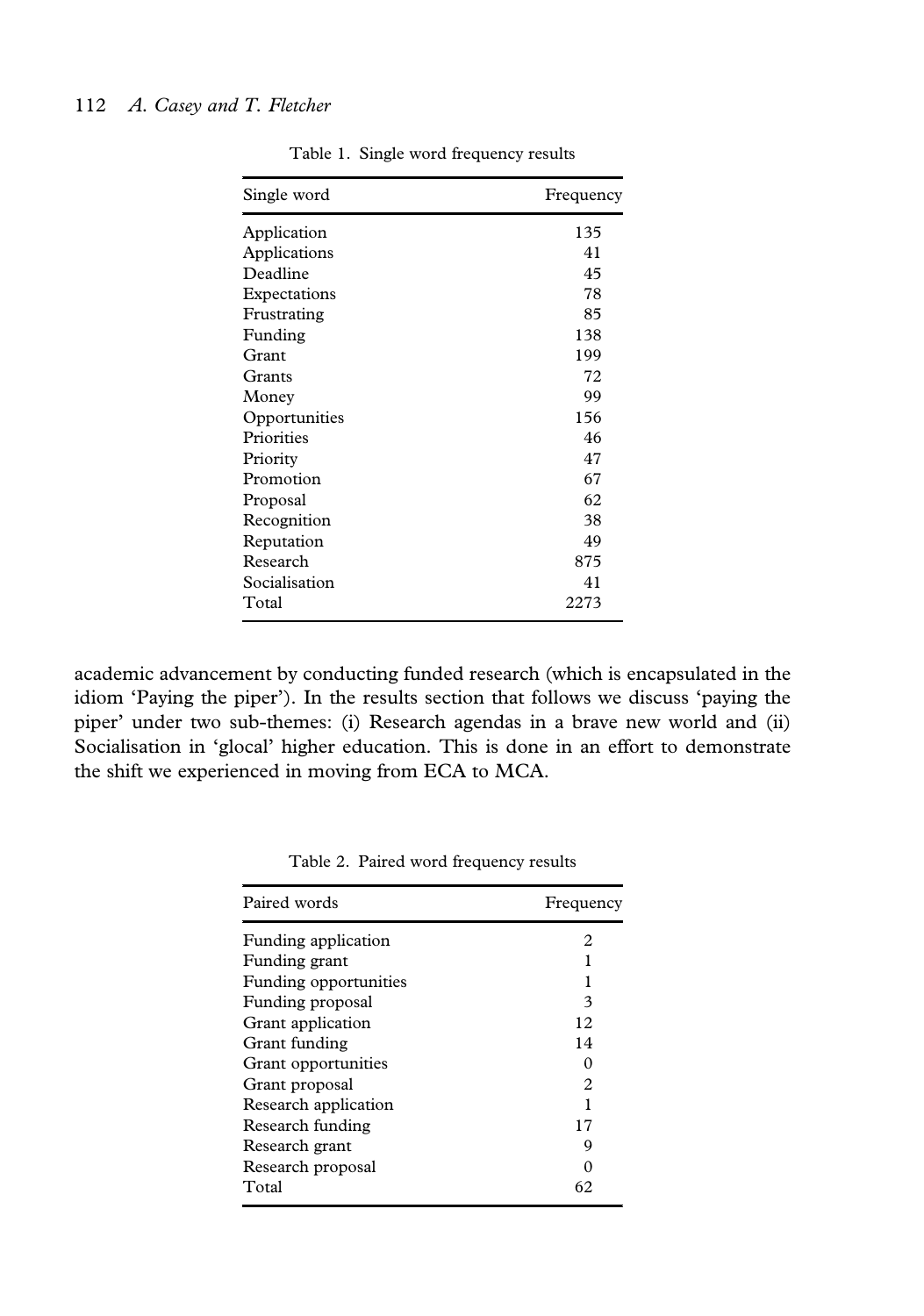## <span id="page-8-0"></span>Results: paying the piper

We came into our academic roles with no funding and an assumption that we could establish research programmes based on our own interests, which at that stage were closely tied to our teaching. Metzler ([2010](#page-16-0)) described himself and some other physical education researchers as 'blue collar scholars' inasmuch as they studied their own and others' teaching and programmes and yet received little, if anything, in terms of financial support from external funding bodies. Along these lines, we thought we would get to study the complexities of our teaching practice.

In moving from ECA to MCA, one of the main shifts we observed was our realisation that research could not solely be seen as an end in and of itself. We had entered a 'brave new world' where doing research (in any form) was no longer enough, nor did it serve to identify either of us as academics. Increasingly, we found ourselves socialised into a 'glocal' way of thinking about research as a conduit for attracting funding and ultimately furthering our ambition to gain promotion. We felt increasingly pushed by the implicit and explicit socialising processes of the neoliberal climate in higher education to do research that could attract funding.

#### Research agendas in a 'brave new world'

Having the autonomy to decide their own research agendas is something many academics hold dear, including those in physical education. However, in the context of a neoliberal university our postdoctoral identity-trajectory suggested things would be otherwise. Gard ([2008\)](#page-15-0) questioned an academic environment where others decide what should and should not be researched in universities and yet our findings suggest that was our reality. Moving away from the comfort or safety of our PhDs and into our respective careers as academics created new, previously unseen (at least by Ashley) dilemmas around the sequencing of research interests. These dilemmas were framed by decisions Ashley had to make about whether to pursue: (i) a research problem (which could possibly be funded) or (ii) a call for proposals by a funding body who identified the research problem themselves. Previously the choice was easy: choose a problem and study it. Now the decision-making process emphasised getting money to pay for studying a problem the researcher may or may not be wholly interested in. In the following diary excerpt, written just days after his PhD Viva Voce/Oral Defence, Ashley reflected on this new decision-making process. What was previously seen as one thing was now seen as multiple things:

I am in a brave new world in terms of research. Before when setting up a new project I knew that my budget was zero. Now I have a slim possibility of some funding. (Reflective Diary, 20 December 2009)

Here Ashley saw himself in a brave new world but was, perhaps unsurprisingly, unsure how to act in this world. The need to conduct research that was funded or fundable was a distinct priority for his university, and, in turn, for him as an academic. More specifically, it was important for Ashley to demonstrate to his university that he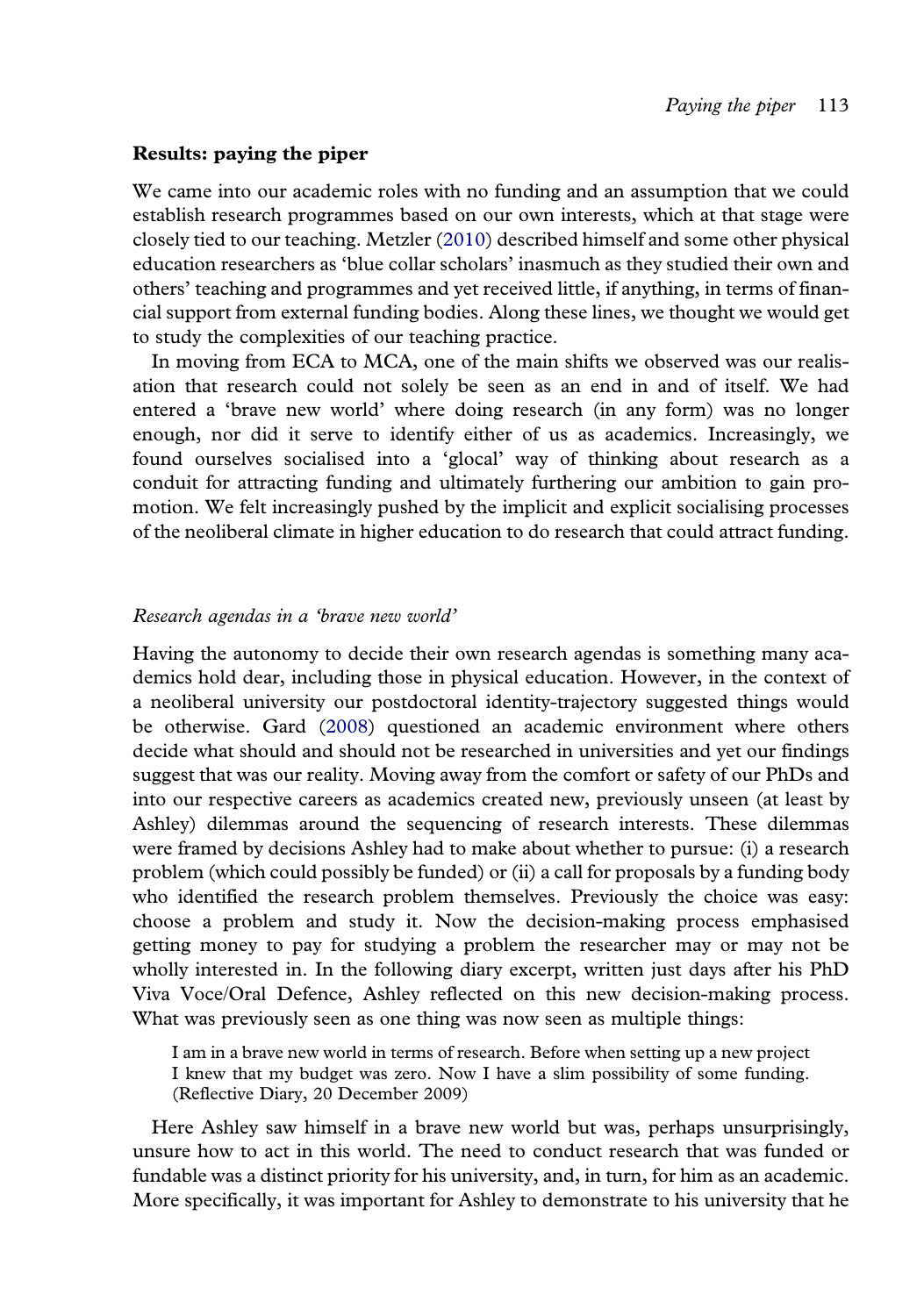<span id="page-9-0"></span>was being 'successfully' socialised according to 'glocal' criteria and could generate the income and prestige they desired (we will discuss this more fully in the next subtheme). This reflects Ball's ([2012\)](#page-15-0) notion of performativity in the neoliberal university, one indicator of which is a shift towards 'pedagogical and scholarly activities … which are likely to have a positive impact on measurable performance outcomes' (p. 20).

Reflections that referred to seeking and attracting funding were apparent from the first days of Ashley's appointment and continue to the present day. This is not an issue that has ever gone away. The following two excerpts (written two years apart) highlight the consistent presence of funding expectations in Ashley's academic work:

There does seem to be some funding available from [X Organisation] that I need to access—although I must get an idea of how to apply for it. The [Y Charity] is another option and that might be an avenue for anything that I set up with [a colleague]. (Reflective Diary, 21 December 2009)

A good exercise over the last few days writing a funding application. In all honesty I don't actually have the time to undertake the project I've just applied for and in some respects I have to hope I don't get it. However, it was more of a case that I couldn't afford not to apply. If I want to be taken seriously by the Pro-Vice Chancellor for Research I need to be seen to aspire for this sort of stuff. I just wonder at the value of it to my research agenda. I do feel that I have enough to do … more than enough to do … already and this does feel like hoop jumping. Still, these are the games we play. (Reflective Diary, 13 December 2011)

Ashley's reflection demonstrates a desire to 'be taken seriously'. It is an example of how his own reputation in the eyes of the university was inevitably tied to his potential for internal advancement. While the reflection represents an implicit consciousness of individual and institutional relationships, it does not fully acknowledge the need to 'pay the piper' in the accepted currency. In their exploration of academic reputation, O'Loughlin, MacPhail, and Msetfi [\(2015](#page-16-0), p. 815) discussed 'the relationship between individual, department and institution' and argued that each was 'inextricably linked as regards cultivating and managing an institution's research reputation'. Applying this argument we posit that while this is a two-way link, the flow is predominantly top-down. In response to these excerpts, and in his role as critical friend, Tim wrote:

I wonder about the appeal of seeking funds at that point [of your career]. Was it to help with your program of research (to grow it, to allow you to do things you wanted to do) or was it to meet a potentially important criterion for 'successful' academic work? Or both? When I think about my own applications for funding there have been some instances where the application has been to develop my research program—seeking funds to help better answer questions I am really interested in (but which also helps my academic status) but also others where the main purpose has been to tick the [funding] box on my CV. That is, the projects held a slight interest but were not necessarily things I was passionate about or completely invested in.

As part of our critical friend process, Ashley used his right of reply:

I think, as I've settled into my career or maybe as I've come to understand the expectations that others have of me, I can see a border (a no-man's land if you will) between what I want to research and what carries the broader research agenda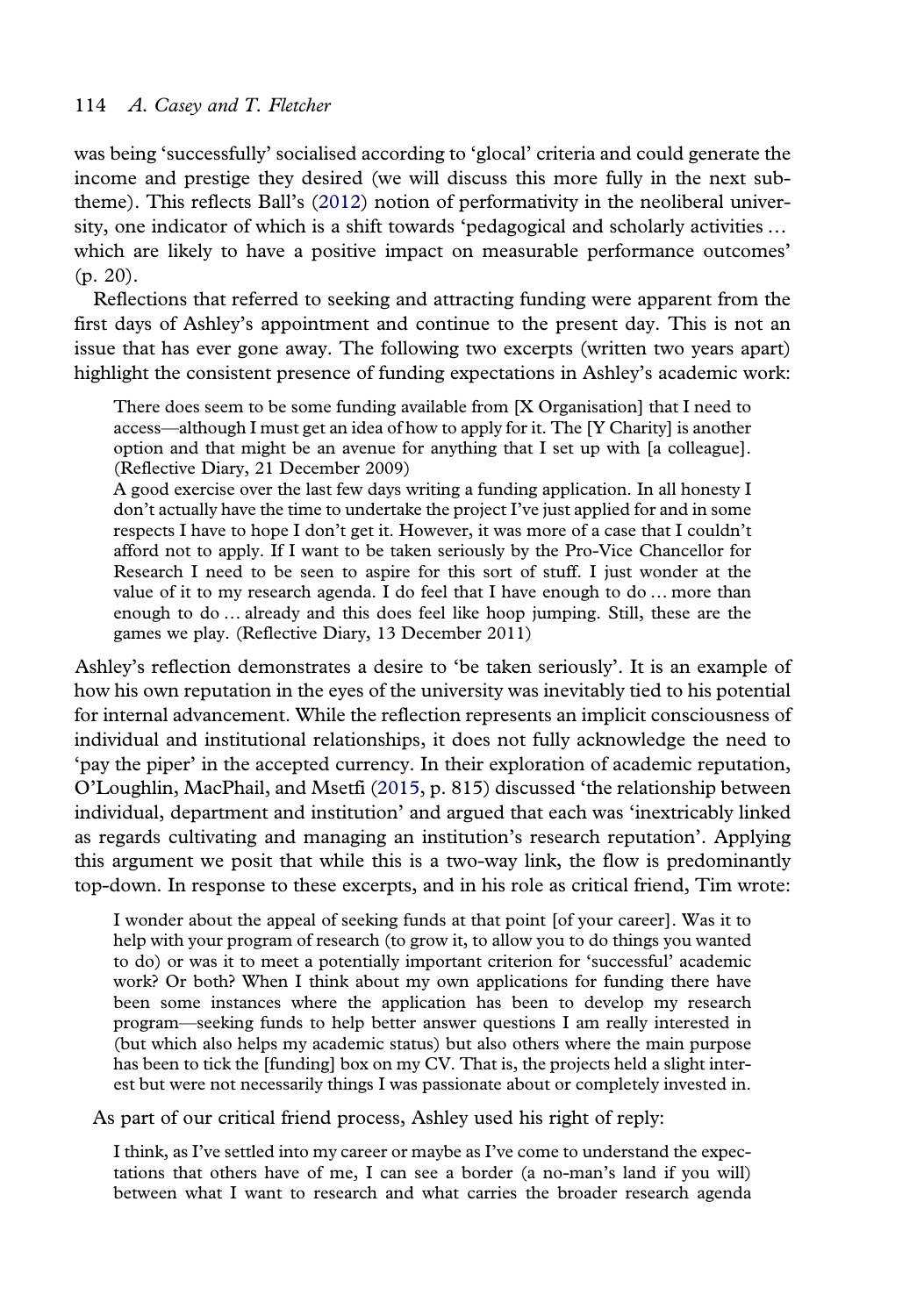<span id="page-10-0"></span>along. I have learnt to stand a little more on the shoulders of giants and acknowledge that there is a difference between what I want to research and what needs to be researched. At the same time, however, I don't think anyone ever told me this. There was an expectation that I already knew what I needed to do and that it would be teaching 'grandmother to suck eggs' if I was told what to do. Looking back now I do wish I had been treated like a novice. Not like an idiot but like a beginner. I had already begun my career before I realised that, in many cases, I needed to start again and develop a rudimentary understanding of what it meant 'to get research funding'.

Following arguments by Hastie and van der Mars ([2014](#page-15-0)), our self-study process indicated that we had not honestly asked ourselves whether the need to seek and attract funds for our research was a requirement necessary for the research we wanted to conduct. We continued to seek opportunities to fund our research programmes through external grants to the point that it has now became one of our main priorities. As is evident in Ashley's diary entry, he needed to 'be seen to aspire for this sort of stuff', a point to which Tim related from his own experiences. We now realise that gaining external funding was something that would help affirm our positions in our universities and indicate that we were being socialised according to the institution's established processes.

In light of the drive to seek external funding, Hastie and van der Mars ([2014\)](#page-15-0) suggest 'current and future [physical education and] sport pedagogy professors will want to engage in some continuing professional development to become skilled in securing external funding from sources to support research on [ … ] socially significant questions' (p. 342). While our experiences and the challenges we faced lead us to agree with this suggestion, our research has also led us to be mindful of Gard's ([2008](#page-15-0)) query: who decides the socially significant and fundable questions? Many new academics will likely be faced with similar tensions, requiring decisions to be made about pursuing research agendas other than those they are specifically interested in, passionate about, or feel are most valuable. These are decisions made by the individual academics, but those decisions are certainly informed and perhaps driven by key 'glocal' stakeholders.

# Socialisation in 'glocal' higher education

Examining our socialising experiences as ECAs has helped us acknowledge many of our assumptions about being academics; in particular, in the way we assumed that what we believe to be good research will be mirrored by what others believe. At the time of assuming our first university roles, we were mostly unaware of our socialisation as it was occurring. Once aware, we acknowledge that one of its most striking features was a tendency to follow fairly unquestioningly the 'glocal' norms of the departments, universities and disciplines we work in or risk being denied advancement. This revealed itself particularly through the seeking of external funding as the indicator of being 'successfully' socialised into the academic workplace, despite what we felt represented personally and professionally meaningful academic work.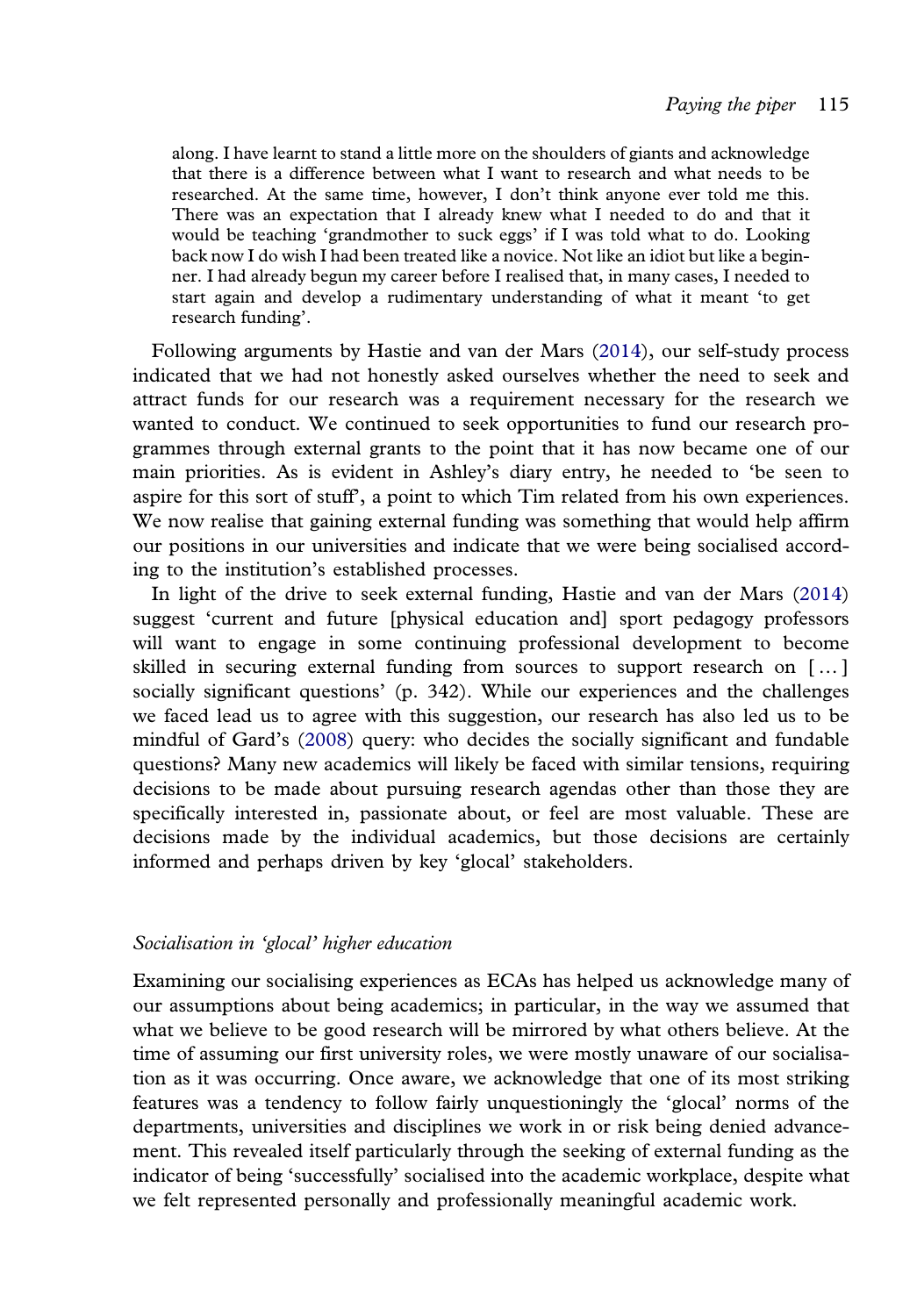<span id="page-11-0"></span>The processes of our socialisation from ECA to MCA in a 'glocal' university led to a change in the expectations we had of our own research programmes. Apparently research we felt valuable and interesting, that produced new knowledge, and was typically represented through publications was no longer good enough; it had to be special (i.e. fundable). However, the 'bigger, better' types of research we were now actively pursuing were at times very different from those which we were engaged with as we began the process of becoming academics. As such, our socialising experiences demonstrate that the consequences of pursuing fundable research meant losing control of our research agendas. It meant potentially letting of go of ideas and lines of inquiry we were passionate about when we began our academic careers. An outcome of our self-study was the realisation that in seeking funding we were paying the piper while simultaneously losing our ability to call the tune.

In the following diary excerpt (to which Tim responded as being 'striking' and challenging 'the notion of academic freedom'), Ashley reveals the tension he was experiencing about: (a) doing research he felt valuable and interested in and (b) the pursuit of funding for research. Of particular significance to our discussion here is the perceived lack of freedom to choose one's own research agenda and the need to be seen in the right light 'glocally' by senior colleagues in our institutions and in our discipline.

This [research funding] is something that I have avoided for the first four years of my career as I have been building a research profile but now I really have no choice. The two [funding opportunities] that have come out from the research office recently need to be taken up. It is vital that [a senior colleague] sees me in the right light, especially with a [promotion] application to go in soon. I think he will be sympathetic to any bid I make … as long as [another senior colleague] backs it … We will see, but the dodging of this bullet is no longer an option … the decision is no longer mine. (Reflective Diary, 31 March, 2013)

In addition to what might be interpreted as procrastination (i.e. avoiding funding applications for four years), Ashley's well-meaning intention to apply for research funding was clearly not enough. In short, it is easier said than done. The dilemma Ashley experienced is represented by the concept of cognitive dissonance, which Festinger ([1962](#page-15-0)) defined as an 'antecedent condition which leads to activity orientated toward dissonance reduction just as hunger leads to activity oriented toward hunger reduction' (p. 3). Festinger suggested that dissonance may occur when new information renders existing knowledge problematic or incorrect or when existing understandings are no longer clear-cut. In Ashley's case dissonance occurred when his desire to conduct research conflicted with the perceived need to have it funded.

Later in 2013 (and along similar lines) Ashley wrote about the frustration he was feeling as a result of pursuing a research agenda driven by external funds:

Not enough funding blah blah … this is getting annoying but who can I blame? I can blame myself for not getting any funding and for not being in higher education for another couple of years. I can blame the false expectations given to me by [senior colleagues]. I can blame my referees for what … telling the truth? The fact is I didn't stand a chance and I let myself be led down the garden path. I need to serve my time and I need to rack up the right experience. It seems that there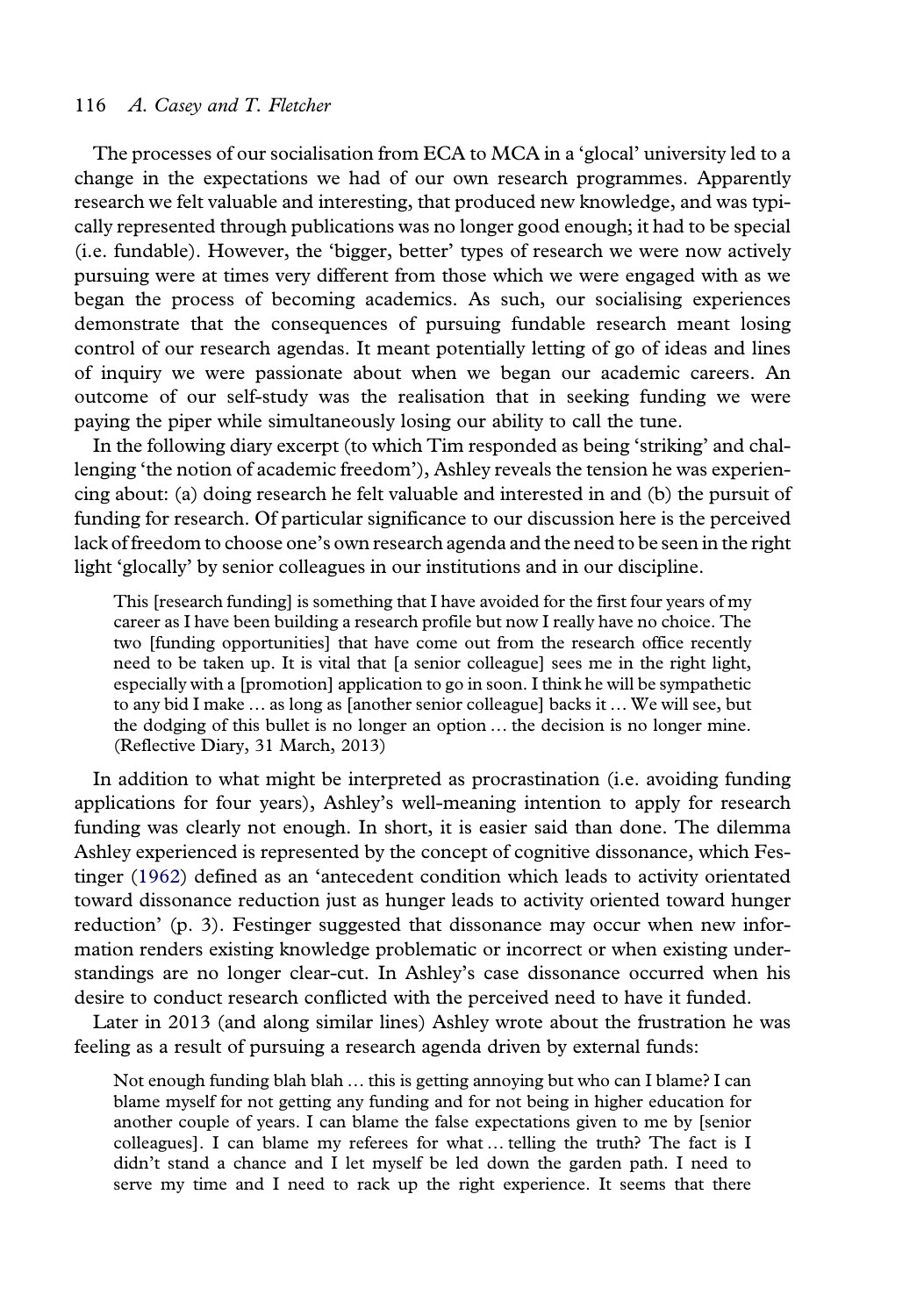aren't any short cuts and my 15 years elsewhere counts for shit in the world of the academic elite. (Reflective Diary, 2 October 2013)

In considering this frank appraisal Tim asked Ashley to consider the different 'glocal' influences on his successes:

So the disciplinary and institutional gatekeepers—those who control who and what goes in and out of universities are really driving the bus. How does this make you feel? You are clearly frustrated—with yourself and with the 'benchmarks' or standards but one seems to come as a result of the other (the former comes as a result of the latter). I am also wondering about your professional identity here and how this might influence what is going on. Because the frustrations about funding have been recurring over several years.

Ashley's response suggests that in implicitly hoping he could continue with an unfunded research agenda, he had been naive to think he could buck traditional forms of socialisation and be the exception to the rule. He said:

In many cases we are engaged in our own processes of standardised testing and with so many diverse fields and ideas we need a way to bringing these together and measure our achievements against our peers from other fields. Hal Lawson (see Lawson, [2009](#page-16-0)) suggested that research into physical education and physical education teacher education could be viewed as collective enterprise or paradigm. Such an enterprise/paradigm both benefits and inhibits the field inasmuch as it keeps everyone focused on the same agenda and extends our worthwhile work while preventing diffuse research agendas and evolution.

There are clear links between Ashley's and Lawson's [\(2009](#page-16-0)) experiences. In a retrospective account, Lawson [\(2009](#page-16-0)) described his frustration of the departmental and disciplinary socialising processes at his institution:

My senior colleagues' [ … ] evaluative reviews, formal and informal, were structured to discipline me. At the same time, they threatened the ultimate punishment—the denial of tenure and the loss of my position. Thanks to my senior colleagues, my choice as an untenured, young faculty member was clear and straight-forward. I could employ conventional exemplars and do re-search on PE and PETE programs and practices I did not endorse. Alternatively, I could continue with the new directions I envisioned and accept the consequences. (Lawson, [2009,](#page-16-0) pp. 109–110)

We anticipated similar consequences to the ones Lawson [\(2009\)](#page-16-0) was threatened with if we did not follow the traditional path of socialisation. As a result, our socialisation could be interpreted as custodial because we accepted 'glocal' academic expectations. We did not use our agency to push back or reject the implicit and explicit socialising forces we encountered and, as such, take responsibility for our decisions and actions. Although socialisation has been described as a two-way process, we interpret our self-study as a lopsided, top-down experience with little room for us to shape even the local context into which we were being inducted. Lawson ([2009\)](#page-16-0) might have argued that we bowed 'under the paradigmatic disciplining … and [gave] up [our] innovative orientations and competencies' (p. 106). However, we are also conscious that Lawson [\(2009\)](#page-16-0) wrote his piece retrospectively while an established professor; we write this piece as individuals seeking job security and harbouring ambitions for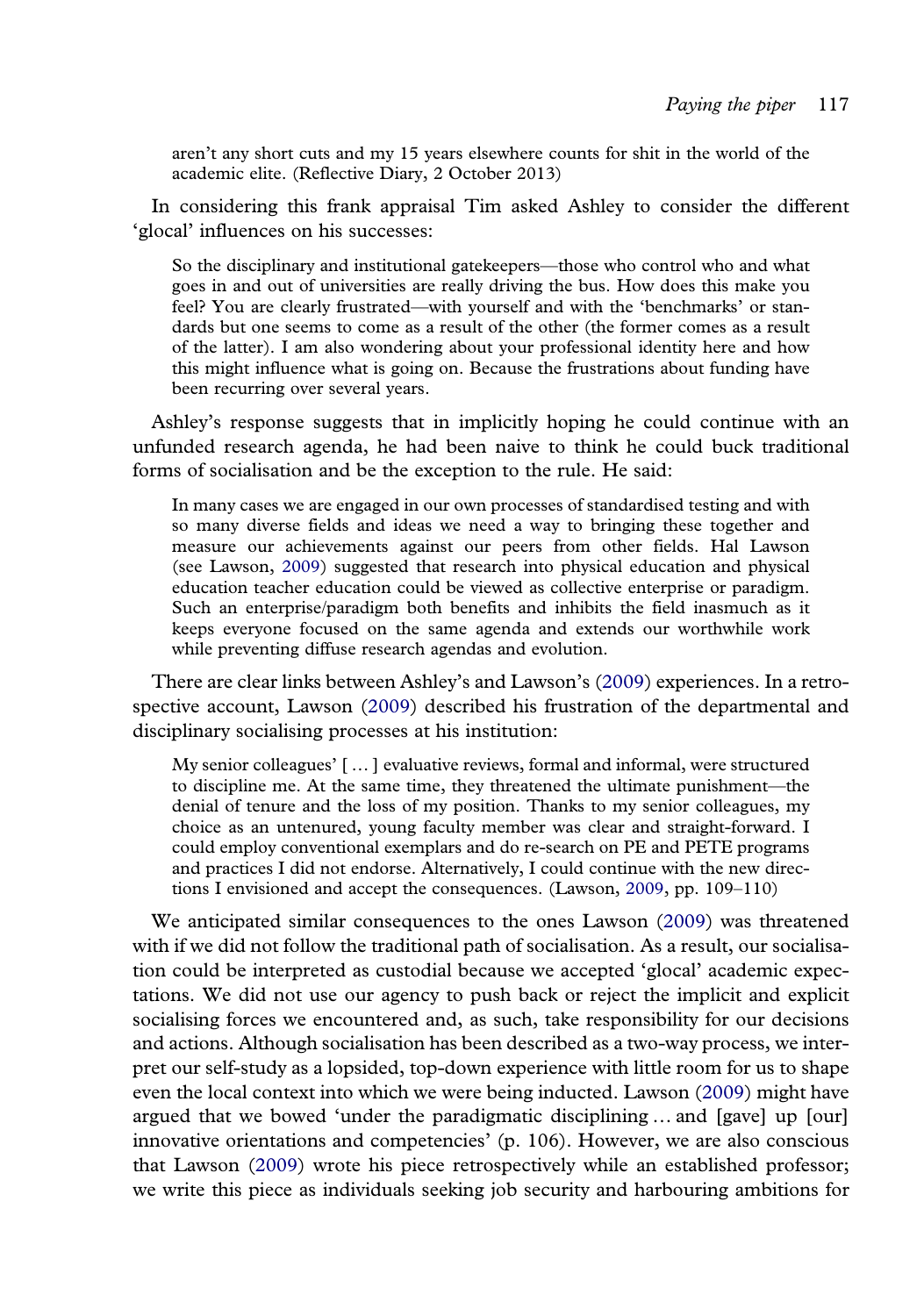potential career enhancement. Yet, in 'paying the piper', we may look back on this and wonder about the extent to which our careers were 'enhanced' as a consequence of paradigmatic disciplining? They may have been enhanced in terms of our job titles but were they enhanced in terms of engaging in work that was meaningful to ourselves and the professional communities of which we are members? Time will tell.

## Conclusion

Our results support previous research on the socialisation of academics in that, as new recruits, we kept close to our departmental and disciplinary status quo (Tierney, [1997](#page-16-0)). This was largely because we perceived that the benchmarks and expectations set were not negotiable, no matter how much we might have hoped otherwise. That is, in order to be viewed as 'successful' in our roles and thus be eligible for promotion and/or tenure, we needed to conduct research that was attractive to external funders and endorsed by 'glocal' academic communities. We did try to 'buck the trend' (or Ashley did) by maintaining a commitment to our own research interests, which for the most part have been deemed unfundable. However, we question if refusing to pay the piper in the short term might have a cost in the longer term. Should Ashley just have accepted the unpleasant results of doing something he was expected to do, at least by 'glocal' standards? Perhaps accepting unpleasant results then may have enabled him to pursue his passions later on in his career? That is, if (we assume) career advancement allows for greater autonomy in decisions around academic work.

Refusing to pay certainly led to feelings of frustration and disappointment. Disconcertingly, we did little to negate these feelings by going about our work in ways that would have been pleasurable and meaningful. Because of this, it should not be seen as an 'easy way out', nor the 'easy way up'. Implicit statements about personal and professional satisfaction were present in Ashley's diaries over a span of six years as he documented his experiences of being socialised as an academic. Although Tim did not have the ongoing data to support these feelings in situ, his role as critical friend allowed him to share and relate to similar experiences had by Ashley. While we acknowledge that each person's experience is inherently individual based on personal and institutional differences, and expressions of individual agency, our research has shown that Ashley's case is not an isolated one, nor is it unique to the British academic context.

The significance of this research lies in its potential to help new recruits in physical education and related fields in higher education 'understand' what they might expect as they enter the academic workforce in a neoliberal climate of higher education. In addition, the analysis of our lived experiences is offered as evidence to support critical debates about the current neoliberal climate of higher education governance, policy and practice, both broadly and in physical education. Our experiences lead us to suggest that academic workers and their disciplines are at risk of being stifled as long as the pursuit of externally funded research is held as the 'gold standard' required (or at least perceived by academic workers to be required) for academic advancement. We understand there will be wide variation in the socialisation of academic workers in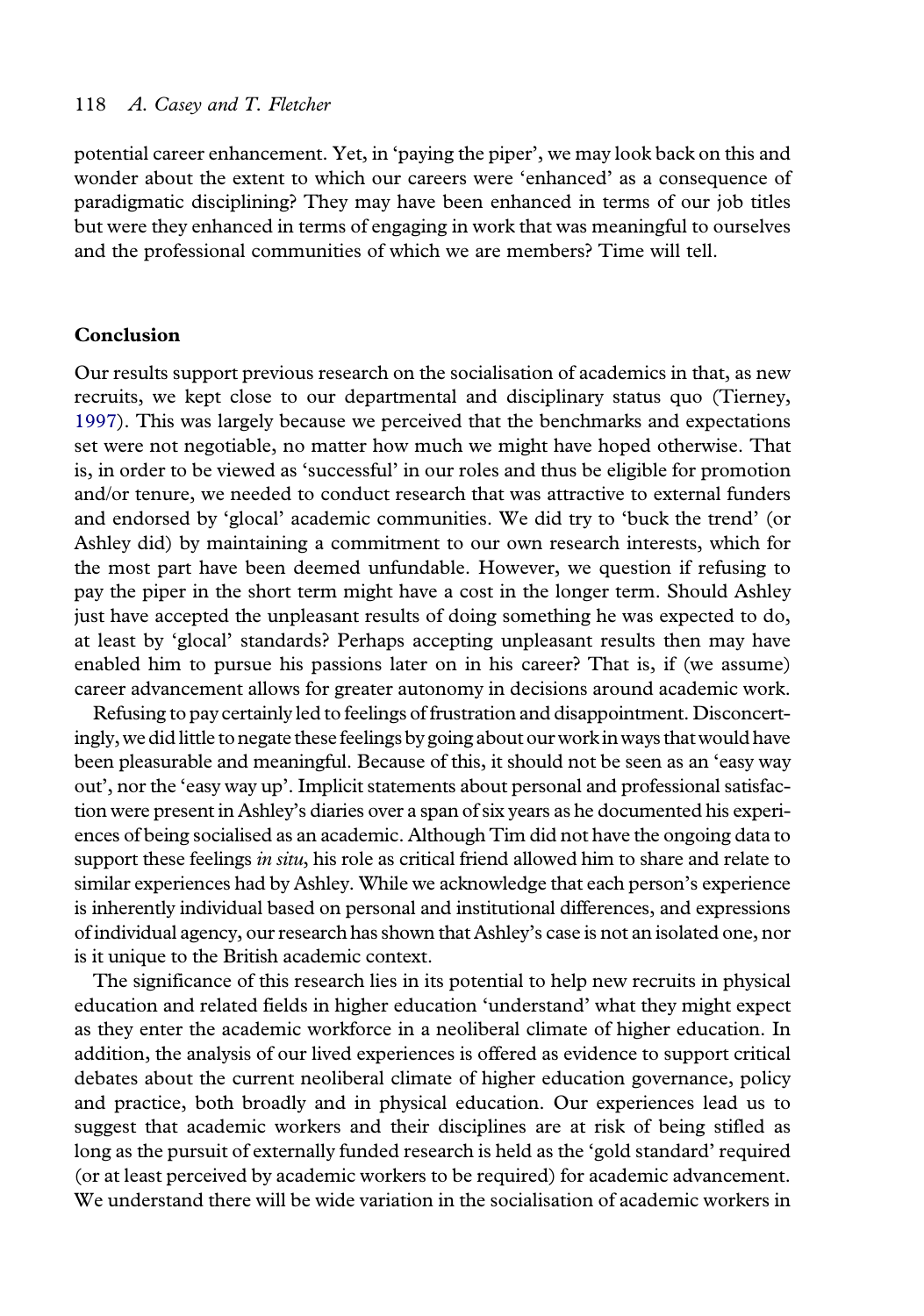<span id="page-14-0"></span>physical education around the world. The expectations of academics can differ from country to country, and university to university.

Despite our respective positions in different countries, however, and in universities with different levels of esteem, through our self-study and working together as critical friends, we found our experiences to be more similar than different. This was particularly the case in terms of the 'glocal' value placed on fundable/funded research in the university, and the value given to conducting a certain type of research—that which is attractive and fundable by external organisations. Funding—or at least the drive for it —was present in Ashley's socialisation a posteriori to our analysis, but our analysis provided evidence of its prominence. As a recurring topic in Ashley's diaries and Tim's lived experiences, funding bound together our thinking about being and becoming academics. Until the time of writing (and likely well beyond), the pursuit of funding is, and has been, a constant issue that challenges how we identify ourselves and are identified by others as academics, and go about our daily work.

Despite our similar socialising experiences—and the resonance we felt with some of Hal Lawson's experiences—we are left to question whether the 'connective enterprise' (Lawson, [2009\)](#page-16-0) that pervades the broad field of physical education research is always a good thing. For example, in being promotable according to 'glocal' standards, we follow an arguably safer career path but one that puts the diversity (in research, teaching and service) our field needs at risk. The results of our research urge us to continue to ask ourselves as a discipline 'whether money (and political will at all levels) will be available to sponsor and support the kind of research and relationships that we aspire to'? (Hastie & van der Mars,  $2014$ , p. 341). In other words, we should continually ask if, in expecting ECAs and MCAs to 'pay the piper' we simply perpetuate conditions in the current academic climate and, as a consequence, severely limit the aspirations of our profession.

## Disclosure statement

No potential conflict of interest was reported by the authors.

## ORCID

Ashley Casey • <http://orcid.org/0000-0002-8232-5727>  $Tim$  Fletcher  $\bullet$  <http://orcid.org/0000-0002-7352-4775>

# **Note**

1. We follow Hargreaves ([2005](#page-15-0)), who described teachers with 6–19 years of experience as midcareer.

## References

Acker, S., & Armenti, C. ([2004](#page-2-0)). Sleepless in academia. Gender and Education, 16(1), 3-24. Acker, S., Webber, M., & Smyth, E. [\(2012\)](#page-2-0). Tenure troubles and equity matters in Canadian academe. British Journal of Sociology of Education, 33(5), 743-761.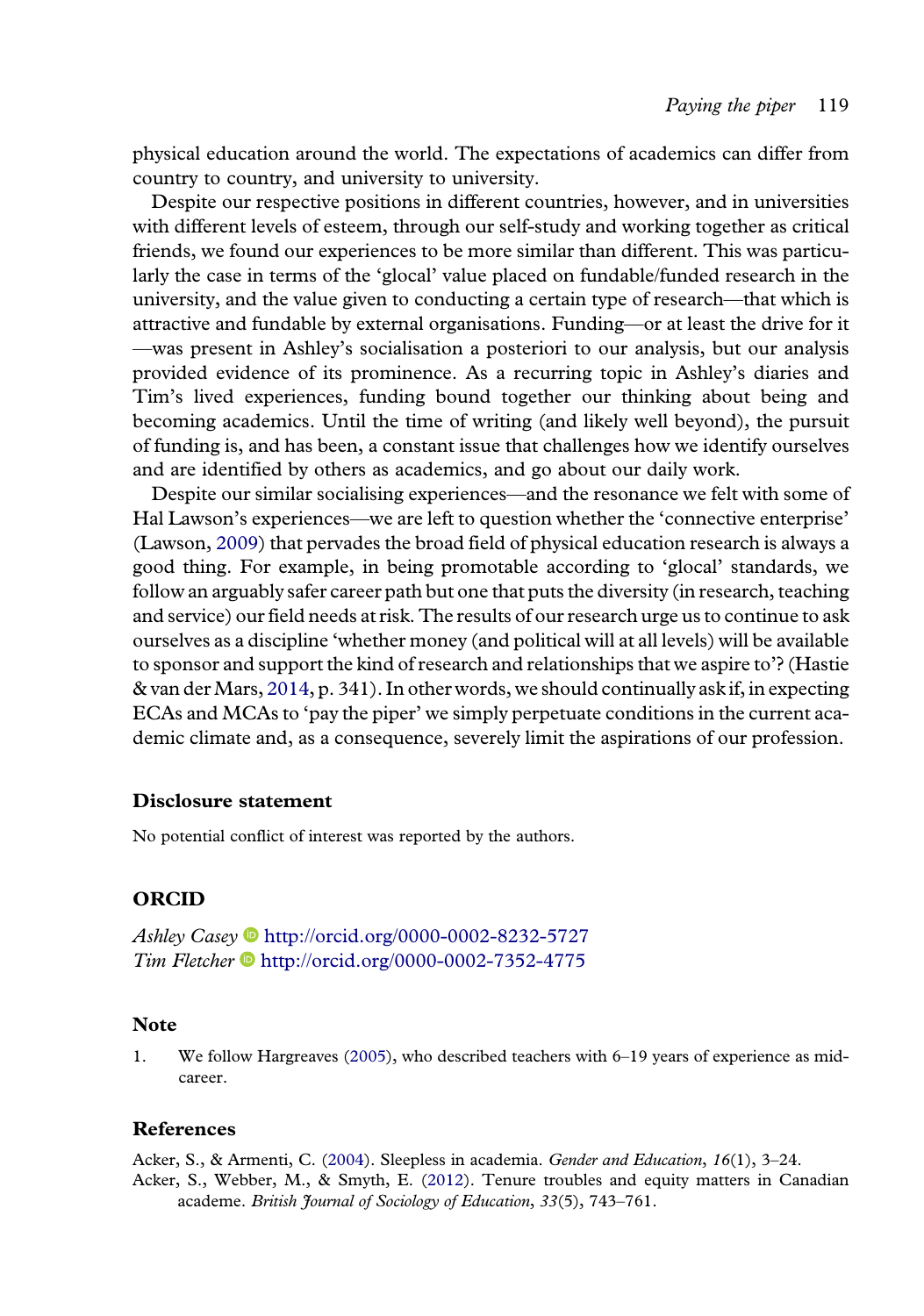- <span id="page-15-0"></span>Atkins, M. [\(2003](#page-1-0)). Should he who pays the piper call the tune? Retrieved from [https://www.](https://www.royalholloway.ac.uk/classics/cucd/atkins.html) [royalholloway.ac.uk/classics/cucd/atkins.html](https://www.royalholloway.ac.uk/classics/cucd/atkins.html)
- Austin, A. E. ([2002](#page-2-0)). Preparing the next generation of faculty: Graduate school as socialization to the academic career. The Journal of Higher Education, 73(1), 94–122.
- Baldwin, R., DeZure, D., Shaw, A., & Moretto, K. [\(2008\)](#page-3-0). Mapping the terrain of mid-career faculty at a research university: Implications for faculty and academic leaders. Change: The Magazine of Higher Learning, 40(5), 46–55.
- Ball, S. J. ([2012](#page-1-0)). Performativity, commodification and commitment: An I-spy guide to the neoliberal university. British Journal of Educational Studies, 60(1), 17-28.
- Baskerville, D., & Goldblatt, H. ([2009](#page-6-0)). Learning to be a critical friend: From professional indifference through challenge to unguarded conversations. Cambridge Journal of Education, 39, 205–221.
- Boyer, E. L. [\(1990](#page-4-0)). Scholarship reconsidered: Priorities of the professoriate. Princeton, NJ: Princeton University Press.
- Casey, A., & Fletcher, T. ([2012](#page-3-0)). Trading places: From physical education teachers to teacher educators. Journal of Teaching in Physical Education, 31(4), 362–380.
- Connell, R. W. [\(2013\)](#page-1-0). The neoliberal cascade and education: An essay on the market agenda and its consequences. Critical Studies in Education, 54, 99–112.
- Costa, A. L., & Kallick, B. ([1993](#page-6-0)). Through the lens of a critical friend. Educational Leadership, 51, 49–51.
- Craswell, G. [\(2007\)](#page-2-0). Deconstructing the skills training debate in doctoral education. Higher Education Research & Development, 26(4), 377-391.
- Cutforth, N. [\(2013\)](#page-3-0). The journey of a community-engaged scholar: An autoethnography. Quest, 65  $(1), 14-30.$
- Dodds, P. [\(2005\)](#page-3-0). Chapter 4: PETE women's experiences of being mentored into postsecondary faculty positions. *Journal of Teaching in Physical Education*, 24(4), 344-367.
- Festinger, L. ([1962](#page-11-0)). A theory of cognitive dissonance. Stanford, CA: Stanford University Press.
- Fletcher, T., & Casey, A. [\(2014\)](#page-3-0). The challenges of models-based practice in physical education teacher education: A collaborative self-study. Journal of Teaching in Physical Education, 33 (3), 403–421.
- Gard, M. [\(2008\)](#page-8-0). Producing little decision makers and goal setters in the age of the obesity crisis. Quest, 60(4), 488–502. [doi:10.1080/00336297.2008.10483594](http://dx.doi.org/10.1080/00336297.2008.10483594)
- Gardner, S. K., & Blackstone, A. ([2013](#page-2-0)). 'Putting in your time': Faculty experiences in the process of promotion to professor. Innovative Higher Education, 38(5), 411–425.
- Ham, V., & Kane, R. [\(2004\)](#page-5-0). Finding a way through the swamp: A case for self-study as research. In J. J. Loughran, M. L. Hamilton, V. K. LaBoskey, & T. Russell (Eds.), International handbook of self-study of teaching and teacher education practices (pp. 103–150). Dordrecht: Springer.
- Hamilton, M. L., & Pinnegar, S. [\(1998\)](#page-4-0). Conclusion: The value and promise of self-study. In M. L. Hamilton (Ed.), Reconceptualizing teaching practice: Self-study in teacher education (pp. 235– 246). London: Falmer Press.
- Hargreaves, A. ([2005](#page-14-0)). Educational change takes ages: Life career and generational factors in teachers' emotional responses to educational change. Teaching and Teacher Education, 21, 967–983.
- Hastie, P., & van der Mars, H. [\(2014\)](#page-10-0). A response to David Kirk: Personal/professional views from US authors. Sport, Education and Society, 19(3), 333–342.
- Helterbran, V. R. [\(2008\)](#page-1-0). Exploring idioms: A critical thinking resource for grades 4–8. Gainesville, FL: Maupin House.
- Kelly, T. [\(2005\)](#page-5-0). Truth and fiction: Seeing our rural selves. In C. Mitchell, S. Weber, & K. O'Reilly-Scanlon (Eds.), Just who do we think we are?: Methodologies for autobiography and self-study in teaching (pp. 111–120). London: Routledge Falmer.
- Kirk, D. ([2014](#page-3-0)). Making a career in PESP in the corporatized university: Reflections on hegemony, resistance, collegiality and scholarship. Sport, Education and Society, 19, 320–332.